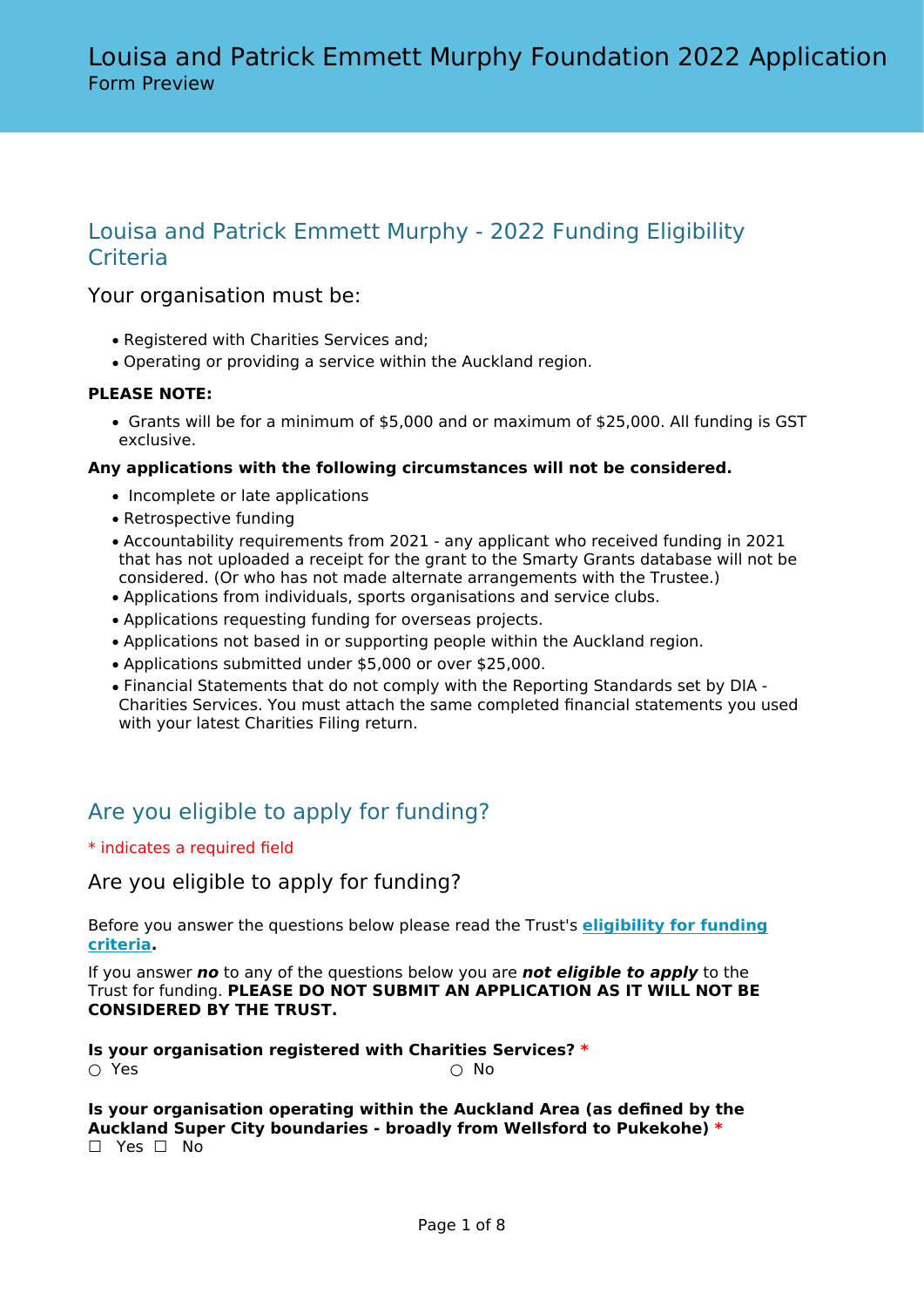## **Have you read the Trust's eligibility for funding criteria? \***

☐ Yes ☐ No

If you are not eligible to apply and are still looking for funding you may like to visit the Public Trust or Generosity NZ websites to search for other grant making organisations.

# Applicant Details

\* indicates a required field

Organisation Details

**Name of your organisation \*** Organisation Name

If your organisation is a branch of a national body please enter your name in the following format 'ABC Group - Wellington'.

## **Please enter and lookup your Charities Registration Number, format: CC12345**

The Charity Registration Number provided will be used to look up the following information. Click Lookup above to check that you have entered the Charity Registration Number correctly.

| New Zealand Charities Register Information                        |
|-------------------------------------------------------------------|
| <b>Charity Registration</b>                                       |
| Number                                                            |
| <b>Organisation Name</b>                                          |
| <b>Other Names</b>                                                |
| <b>Status</b>                                                     |
| <b>Street Address</b>                                             |
| <b>Postal Address</b>                                             |
| Telephone                                                         |
| Fax                                                               |
| Email                                                             |
| Website                                                           |
| Date Registered<br>$M_{112} + M_{22}$ and $M_{212}$ and $M_{212}$ |

Must be formatted correctly.

## Address details

## **Postal Address**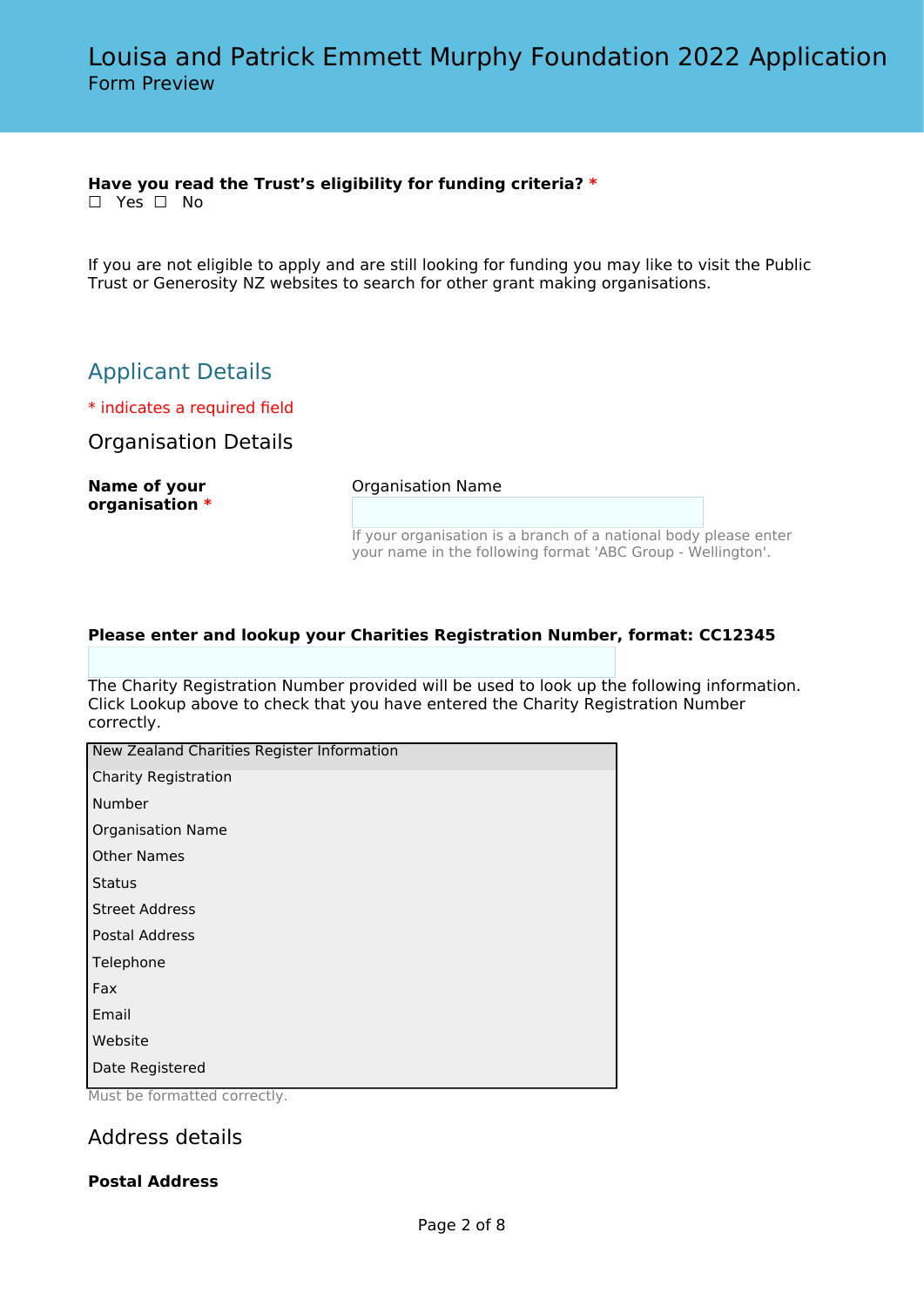**Website**

Must be a URL.

**Is your organisation GST Registered? \*** ○ Yes ○ No

#### **IRD/GST Number**

Must be at least 11 characters, format: 012-345-678.

## Please provide your bank details

Note that payments will only be made to bank accounts under your organisation's name. No payments will be made to third party bank accounts.

#### **Bank Account**

Account Name

Account Number

Must be a valid New Zealand bank account format.

### **Please attach a bank deposit slip or verification of your bank account details \*** Attach a file:

Verification of your organisation's bank account can either be; a full bank statement issued in your organisation's name & dated within the last 3 months, OR a signed written & stamped confirmation from a bank of your organisations account number dated within the last 3 months.

| <b>Contact for this</b><br>application $*$ | Title      | First Name | Last Name                                                    |  |
|--------------------------------------------|------------|------------|--------------------------------------------------------------|--|
| <b>Position Held</b>                       |            |            |                                                              |  |
| <b>Contact Phone Number *</b>              |            |            |                                                              |  |
|                                            | area code. |            | Please provide a daytime contact phone number, including the |  |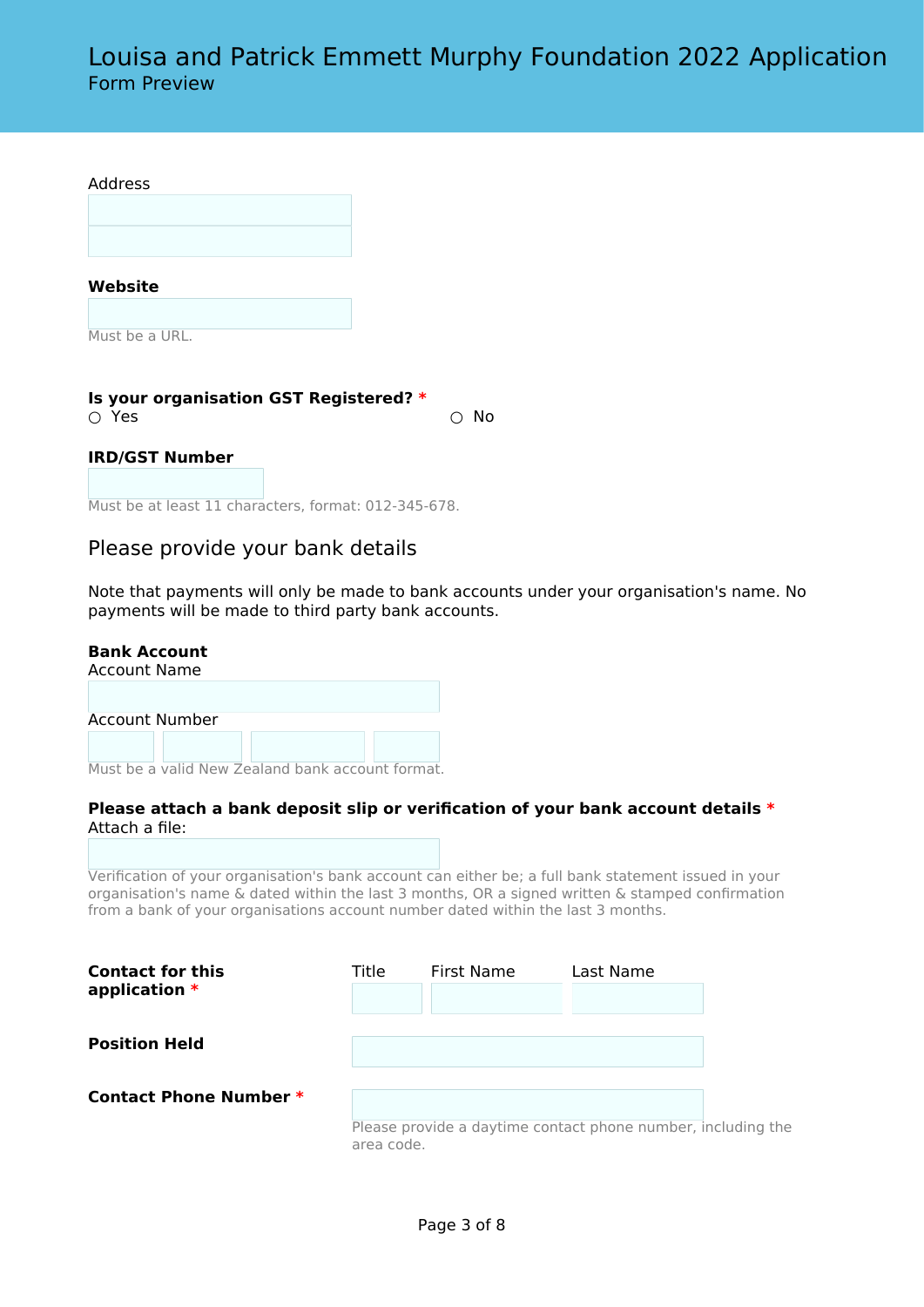| <b>Contact Person's Email *</b> |                           |  |
|---------------------------------|---------------------------|--|
|                                 | Must be an email address. |  |
| Website                         |                           |  |
|                                 | Must be a URL.            |  |

# Tell us about your organisation

## \* indicates a required field

## What does your organisation do?

## **Tell us briefly about your organisation - what does your organisation currently do? \***

Word count:

Must be no more than 150 words.

### **How many people does your organisation assist per year? \***

Please show the number assisted annually by your branch within the Trust funding area. Note this for all of the work your organisation does.

### **How many paid staff do you have? \***

Please show the number of FTE for your branch within the Trust funding area.

### **How many volunteers do you have? \***

Please show the number of volunteers for your branch within the Trust funding area.

## What are you applying for?

### **Funding request title \***

In 10 words or less – if you had to give a brief statement to describe your funding request what would you say? e.g. Equipment (x2 wheelchairs); To provide counselling services; Operating expenses – 6 months' rent; etc.

### **How much funding is your organisation requesting? \***

## \$

Please note applications must be between \$5,000 and \$25,000.

## **Please select which one of the foundation's objectives mostly aligns with your project / programme? \***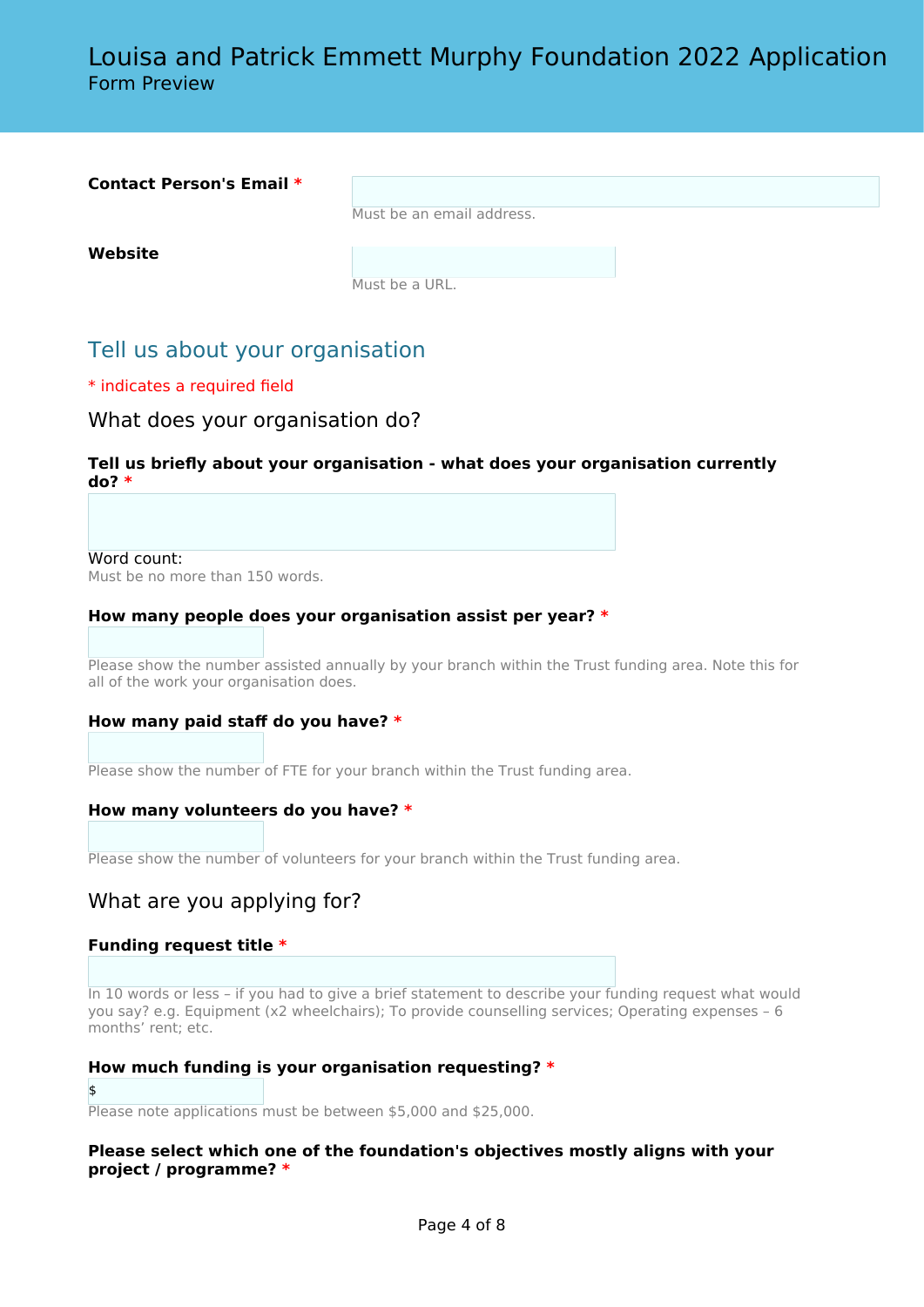- $\Box$  Providing assistance and care for terminally ill people.
- $\Box$  Improving the quality of life for our older people.
- $\Box$  Providing assistance and care for people suffering from illness.

☐ Other:

### **Project / Programme start date**

### **Project / Programme end date**

#### **What will this grant enable your organisation to achieve? \***

#### Word count:

Must be no more than 200 words.

Please provide specific details of your project/programme, the expense you wish to pay or item you wish to purchase. What are the expected outcomes of the funding and who will benefit?

#### **Describe how the project / programme is aligned with the Foundation's objectives? \***

Word count: Must be no more than 150 words.

### **Approximately how many people do you expect to benefit from the funding?**

## **What is the total expected cost of your project? \***

\$

**If not fully funded by the Trust, how will you fund the remaining balance required? Include details of other funding applications, and/or provide an outline of any fundraising efforts already undertaken toward this project \***

This is specifically related to the purpose of the application. If you are seeking other grants how much of your funding is confirmed?

### **If the full amount requested is not received will the project still go ahead? \***

- Yes
- No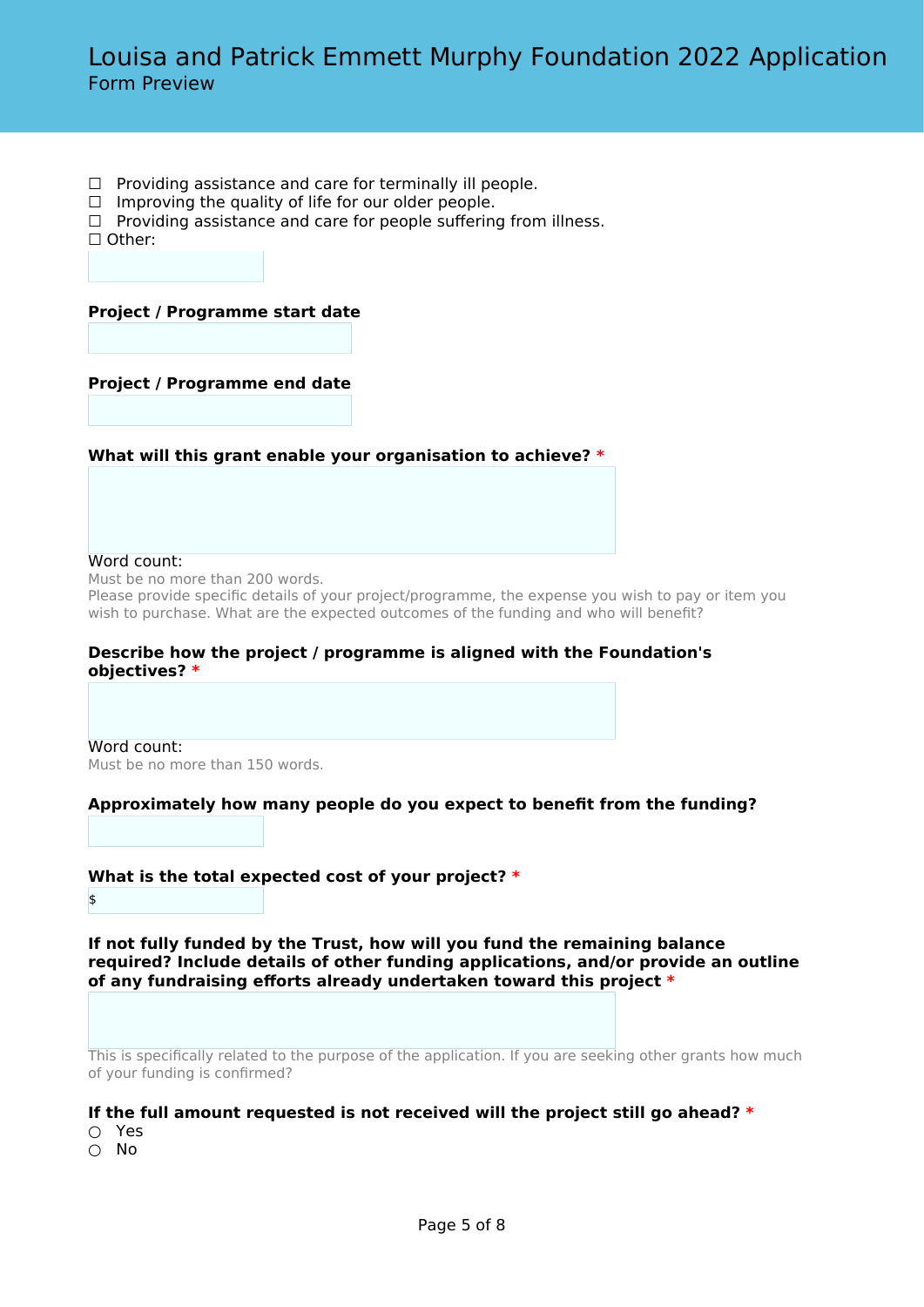| <b>Budgets, Cost and Quotes</b>                                                                                                                                                                      |                                    |  |
|------------------------------------------------------------------------------------------------------------------------------------------------------------------------------------------------------|------------------------------------|--|
| Project specific - Please attach<br>supporting quotes, budgets etc. here                                                                                                                             | Attach a file:                     |  |
| <b>Your Organisation's Financial Details</b><br>* indicates a required field                                                                                                                         |                                    |  |
| Please attach a copy of your most recent Financial Statements *<br>Attach a file:                                                                                                                    | Financial Statement Balance Date * |  |
| Note that financial statements must comply with<br>the reporting standards set by Department of<br>Internal Affairs - Charities Services, You must<br>attach the same completed financial statements |                                    |  |

# Income & Expenditure and Assets & Liabilities

you used with your latest Charities Filing return.

In the questions below please provide financial details using your most recent Financial Statements.

| <b>Total Income *</b>            |                                                                                  |
|----------------------------------|----------------------------------------------------------------------------------|
| <b>Total Expenditure *</b>       |                                                                                  |
| Net Surplus/Deficit *            |                                                                                  |
| <b>Current Assets *</b>          | E.g. Bank Accounts, Debtors, Stock, Term Deposits maturing<br>within 12 months.) |
| Non-Current Assets *             | E.g. Property, Investments, Equipment & other assets.                            |
| <b>Total Assets *</b>            |                                                                                  |
| <b>Current Liabilities *</b>     | E.g. Overdrafts, Creditors, Unused Donations with conditions etc.                |
| <b>Non-Current Liabilities *</b> |                                                                                  |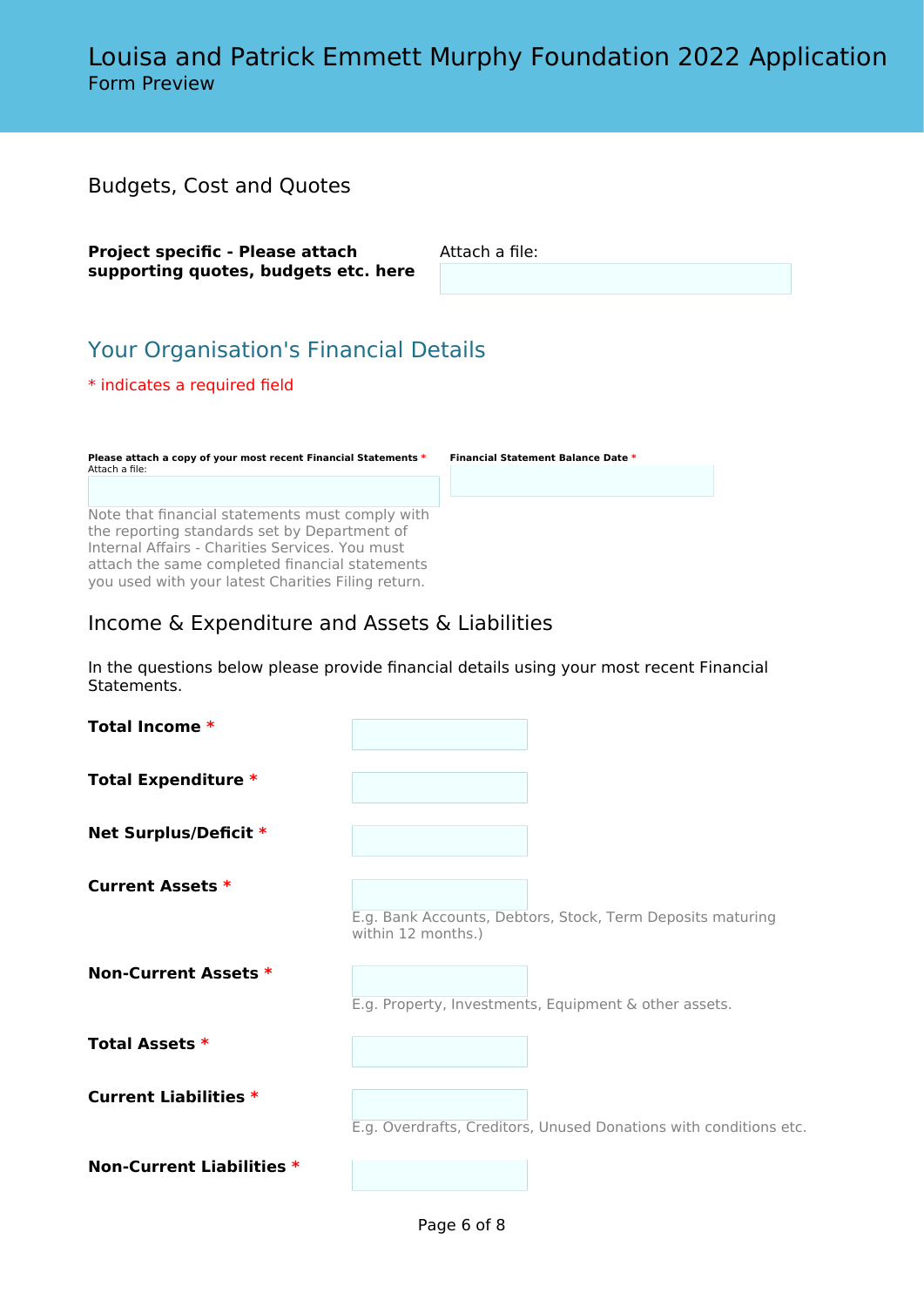|  |  | E.g. Loans, Mortgages etc. |  |
|--|--|----------------------------|--|
|--|--|----------------------------|--|

## **Total Liabilities \***

**Working Capital (Current Assets - Current Liabilities) \***

## Sources of Funding

Please list your organisation's top 10 sources of external funding (such as grants, government contracts & foundation income) for the next 12 months. For unconfirmed sources of funding, you may write, 'unconfirmed' next to it in brackets. E.g. ABC grant (unconfirmed).

| <b>Funding Source/</b><br><b>Organisation</b> | Amount                   | <b>Funding End Date</b> |
|-----------------------------------------------|--------------------------|-------------------------|
|                                               | Must be a dollar amount. | Must be a date.         |
|                                               |                          |                         |
|                                               |                          |                         |
|                                               |                          |                         |
|                                               |                          |                         |
|                                               |                          |                         |
|                                               |                          |                         |
|                                               |                          |                         |
|                                               |                          |                         |
|                                               |                          |                         |
|                                               |                          |                         |

# Final information & declarations

### \* indicates a required field

## **Is there any other supporting information you would like to upload? Please limit to 2 documents.**

Attach a file:

E.g. Supporting research, letters of support etc.

Our preferred format for attachments is PDF, Excel, Word or JPG.

Supporting materials cannot exceed 25MB in size, as files exceeding this will not upload.

## How did you hear about the Trust?

- $\bigcirc$  I have applied to the Trust in the past.
- Word of mouth or recommendation.
- $\circ$  Internet (e.g. Public Trust, Facebook, search engine or other funding websites).